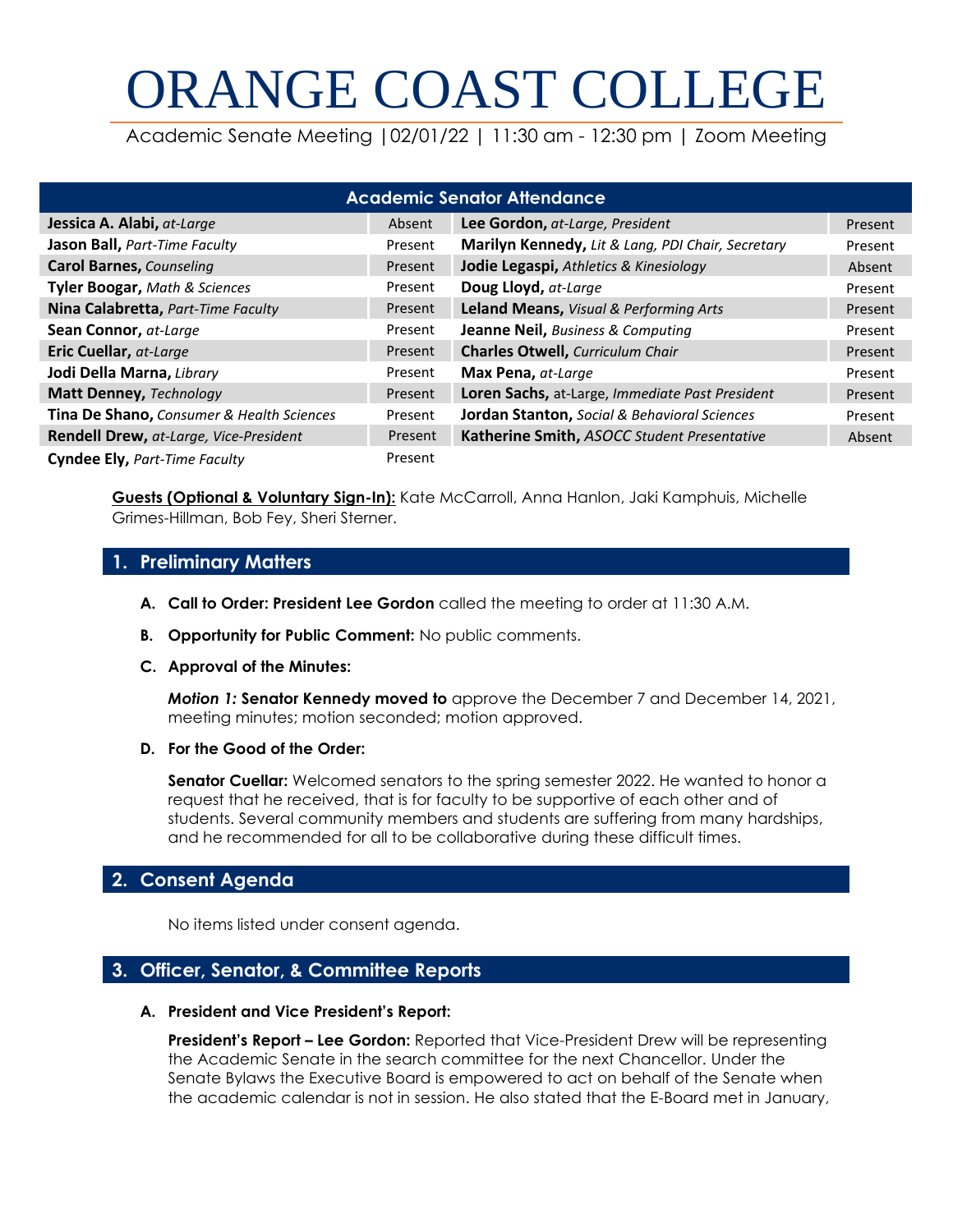they approved search committee members, and that topic is on the agenda for today's meeting. With respect to the return to campus, if the senators have concerns, they can send them to President Gordon at [lgordon@occ.cccd.edu.](mailto:lgordon@occ.cccd.edu) The Senate continues to be concerned about the adequacy of technology support for faculty when they do return to the classrooms. They are working with VPI Grimes-Hillman on her initiative to bring in advisors on how faculty and management can work together to increase the efficiency and size of college enrollment. They are developing proposal documents for that funding. He reported that he is pleased that for the first time in his years as Academic Senate President he has been invited by the College to make Flex Day remarks. He stated that if there is anything that members of the Senate want him to include in those remarks to let him know. In addition, he regularly reports to the Board of Trustees, so if there is anything that members of the Senate want him to report, to also let him know. Lastly, he reported that over the break CFE President Schneiderman and President Gordon did a joint presentation at the New Employee Orientation.

**Vice President's Report – Rendell Drew:** Reported that yesterday, January 31, was the first day of the spring semester and that his attendance rate was above 90% after the Chancellor's decision to move almost all classes online for the first two weeks of the semester given the increase of COVID cases. He is excited to be back. He reported that he would like to see more collegiality moving forward between administration and faculty and always keeping students at the center of the conversation. Vice President Drew added that he had a report from former senator, Dr. Arismendi-Pardi (Dr. AP), that one of his prior students, US Navy veteran student Nick Connery, took his life on December 11, and this was very saddening to Dr. AP. Vice President Drew also talked about a previous incident a few years ago in which an OCC student took another student's life. The College then pushed to do something for veteran students. Now there is a veteran's program and a veteran's office. That event affected him so much so he can understand what Dr. AP is going through. Every student we come in contact with has a story or struggle, a story of humanity and things that they have to get over just like everybody else. We have to remember our roles as professors and model good behavior for students. It is important to keep in mind that as we start a new semester to be aware that providing flexibility and accommodations is not lowering standards but is about equity and equality. This is not an issue of race or ethnicity, but of human elements. He encourages the Senate, the College, and the District to continue to more forward toward esteeming and respecting each other regardless of roles and positions.

**B.** Union/Bargaining Unit Report – Rob Schneiderman: Reported that they just gave their negotiations dates to the Vice Chancellor of Human Resources. They will be negotiating in the spring an MOU for competency-based education. They will do a little bit of negotiations to make some adjustments to the evaluation article. With the competencybased education, there are two representatives from Coastline who are interested in serving, but there is not yet a representative on that negotiations team who is involved with competency-based education from Orange Coast College. If there is someone, preferably on the Curriculum Committee, who is interested in the parameters of an MOU or contract language for competency-based education, please contact Rob Schneiderman and CFE can appoint that person to that committee. They will be meeting on Thursdays or Fridays whichever works for the representative. In addition, CFE needs a representative for the District Administration Policies/Board Policies committee. They meet once a month on Fridays. Senator Kennedy currently serves as a Senate representative. Lastly, CFE has an opening for a vice-president on the Executive Board of the Union. They meet the first Thursday of the month from 9 am to 12 pm.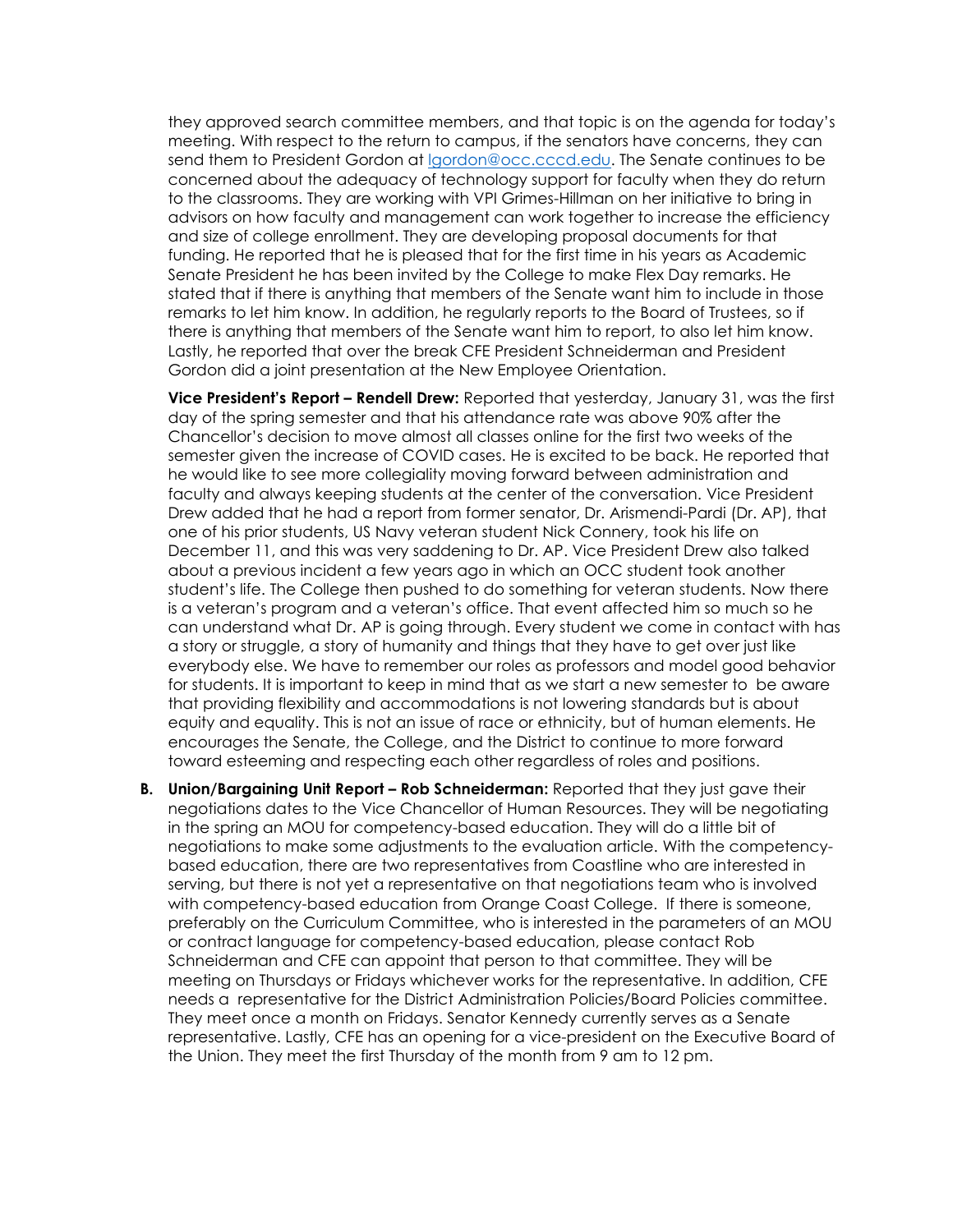**C. Budget Update – Senator Ely:** Reported that the District Consultation Council (DCC) Budget subcommittee met on January 28. The first item to report is that for the P1 report for fiscal year 2021-2022, currently it is looking good. The FTES for OCC, which is the fulltime equivalent student count and what the base pay is calculated off of was only down 4.5% from the same time in 2021. That is very good considering everything that is going on. That puts OCC's FTES contribution to the District at 53.4%, which has been 52.11% in the past. The funds come into the District in total and then get distributed out to each of the three colleges. The traditional percentage that OCC has received for probably about ten years is 52.11% so we are actually contributing above what the allocation is. There are conversations starting to recalculate those distributions.

Second, the Governor has proposed changes to the *Hold Harmless* funding. In previous reports, it was mentioned that the college would have a big funding drop in 2024-25. The Governor is proposing a much more realistic and palatable suggestion: to continue the base funding based on the 2017-18 fiscal year enrollment number but also apply cost-of-living adjustments (COLA) of which the Governor is proposing about 5% for this year to the actual enrollment number. What that does is stabilize and allow us to encourage gradual and thoughtful reductions over the next three to four years rather than implement drastic reductions quickly.

The OCC Budget Committee met on December 8, with a new Financial Dashboard for your information, input, and feedback. The dashboard may be on the OCC portal.



- The top pie chart shows our budgeted funding sources by % of the total funding as of December 31, 2021
- The second pie chart shows the budgeted expenses by major categories Instructional, non-instructional, operating expenses & capital outlay, etc.
- The bar chart puts the two pie charts together showing the budgeted expenses grouped into labor, operating/capital outlay, and then other/reserve. Then within the expense group, you see the % of that expense that is provided by a particular funding source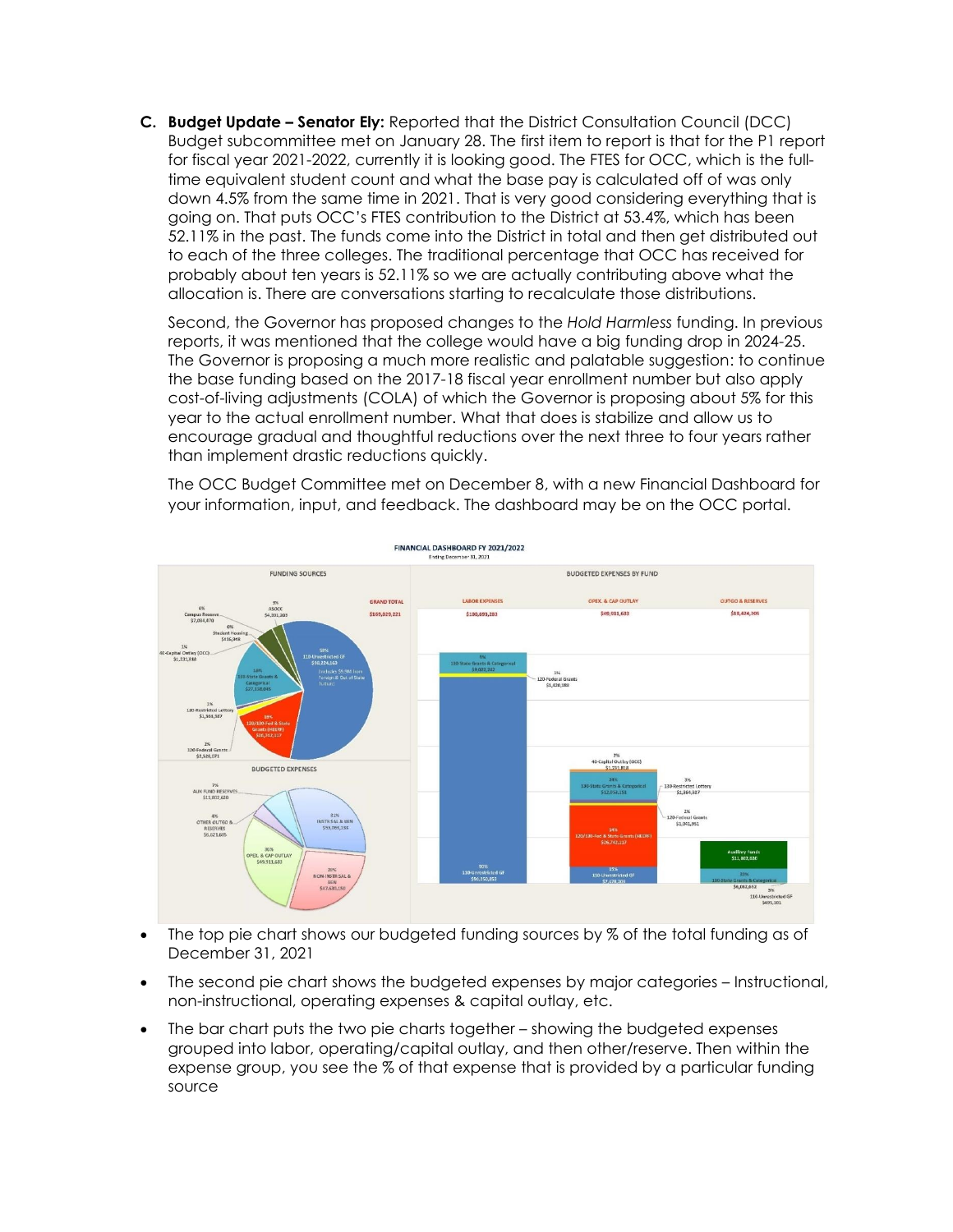**Senator Ely:** There are thirty districts in the state that are in a similar position. It is encouraging that people at the state level are realizing that there is a bigger problem, and it needs to be addressed statewide and funding-wise.

The OCC Budget Committee is vetting this dashboard. It has gone through College Council and is now at the Academic Senate.

**President Gordon:** Suggested that when the budget is finalized, they come back to the Senate and put on the agenda the so-called "fiscal plateau" and go over what those changes are. He stated that the current financial position seems balanced because of the extraordinary situation regarding COVID-related funds.

**Senator Ely:** Agreed to the president's statement and congratulated Dr. Rich Pagel, Rachel Kubik, and their team for investigating what the college can use the HEERF funds to offset and relieve some of the pressure on the general fund.

**Vice President Drew:** Asked what restricted lottery is.

**Senator Ely:** Answered that that is the money that the college gets from the lottery, but it is restricted to instructional tools only. Those are tools that students can touch with their hands. They are consumables.

- **D. Diversity, Equity, and Inclusiveness Initiatives – Vice President Drew:** Encouraged more colleagues to report out under this agenda item. This is an opportunity to step it up and improve on DEI initiatives. For FLEX Day, the International Multicultural Committee (IMC) and the Multicultural Center are putting together a roundtable presentation. It is a discussion titled "Addressing Multiculturalism Amongst the current COVID Pandemic. It is going to be a panel of instructors and people including those from the Disabled Students area. This is still a work in progress. They are making a nexus with the Global Engagement Center and their outreach to the foreign students. They will focus on issues of how the current pandemic has potentially impacted students of color at the community college level. Additionally, a representative from the Global Engagement Center will address how the pandemic has directly impacted and affected international students from a global perspective. They will provide some insights, thoughts, and discussions that are going to help move this discussion forward. Things are changing in the geopolitical world with the view of COVID and learning how to deal with it. If anybody has any ideas or suggestions for the Flex session, let Senator Drew know. He will moderate the panel.
- **E. Professional Development Institute (PDI)**  PDI Chair Marilyn Kennedy reported that PDI has funding for conferences in person and online.

#### **4. New Business**

- **A. Search Committees Approved on Consent Agenda Jan. 05, 2022: President Gordon:** Stated that over the break the E-board acts on behalf of the Senate, and it did approve these search committee members:
	- o **Computer Science (Position 1):** Lisa Knuppel, Gabriela Ernsberger, Hatice Aydin, Douglas Cole
	- o **Counselor – Athletes:** Renee De Long, Stacy Kirch, Eileen Tom, Jared Vidal
	- o **Aviation Maintenance (Position 1):** Daniel Shrader (2021)/Nancy Jones (2022), John Carter, Aureliano (Al) Cervantes, Michael Lannom
	- o **Electronics:** Daniel Shrader (2021) and Nancy Jones (2022). John Carter, Aureliano (Al) Cervantes, Michael Lannom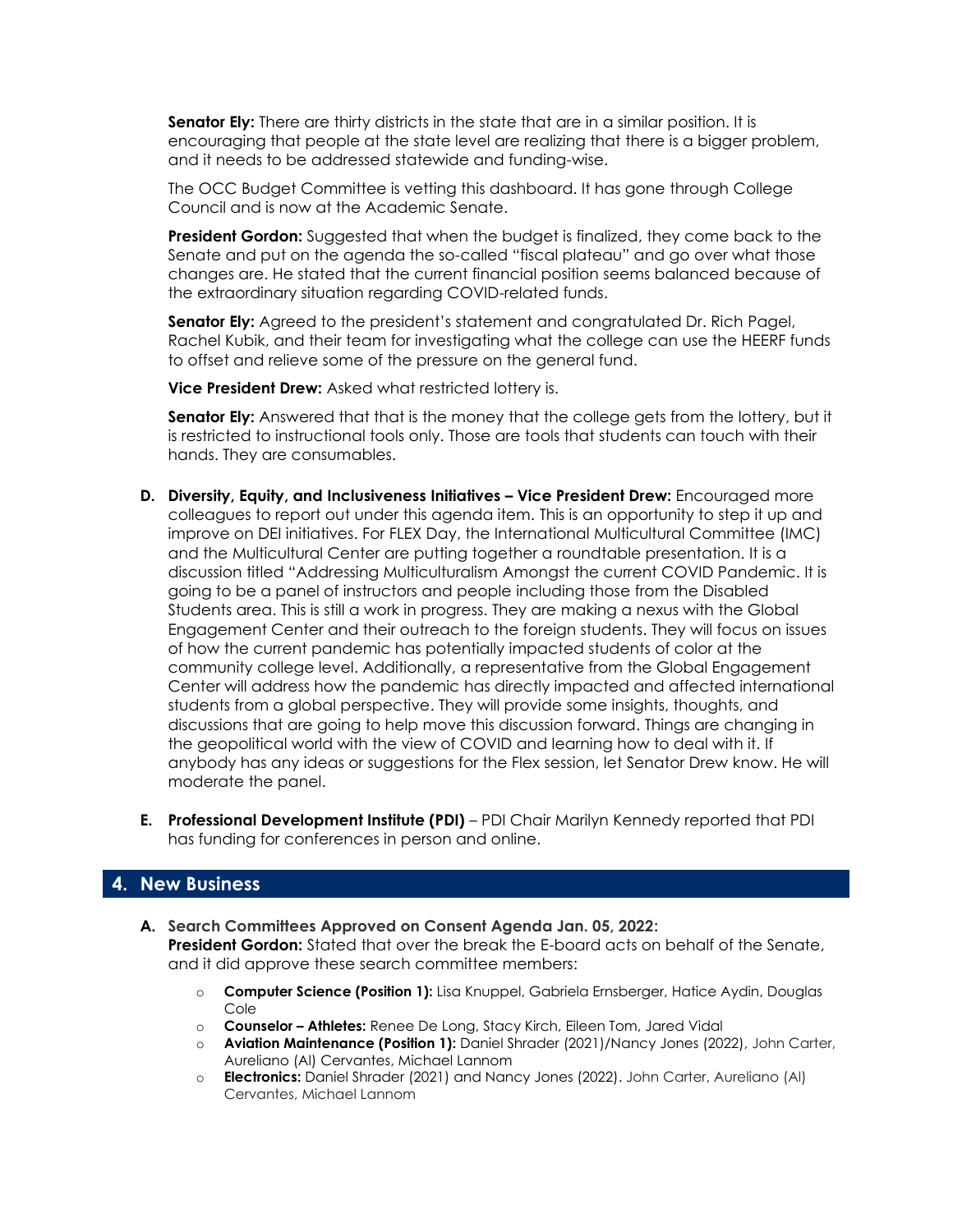- o **Ethnic Studies (Position 1):** Kevin Henson, Jessica Alabi, Rebecca Ogaz, Erik Rangno, Jordan Stanton
- o **Early Childhood Education/Human Development:** Christiaan Desmond, Jeanette Ellis, Laurie Campbell, Lynn Cottrell
- o **Counselor – General:** Renee De Long, Linda Bagatourian, Andrea Lane, Laura Reese
- o **3D & Sculpture:** Larissa Nazarenko, Kevin Myers, Holly Topping, Leland Means
- o **Cardiovascular Technology**: Christiaan Desmond, Kristy Norfolk, Christina Montano, Cindi Reber-Bonhall
- o **Speech Language Pathology:** Christiaan Desmond, Loren Sachs, Elizabeth Blake, Laurie **Campbell**

**Senator Cuellar:** Commented that building on Vice-President Drew's comments of the importance and relevancy of DEI, he wanted to highlight the efforts of the Literature and Language department last semester in their efforts to go beyond searching for committee members and nominations and actually implement filters to try to ensure as much as possible, within their reach, to have a diverse and equitable representation. He understands that some departments can only work with so much in regards to diversity, but there are efforts that they could still perhaps consider in regards to being equitable and in regards to the relevancy importance of meeting the needs and trying to mirror the current student demography. He has some concerns with the composition of some of the committees, in particular his own department and division under the student services wing, referring specifically to the General Counselor position. He knows that equity and diversity are very important to the college, specifically in the counseling division, but he believes that there is also a need for gender diversity representation on that committee.

**Senator Kennedy:** Stated that there is a diversity statement in the board policy that is pretty inclusive that includes various types of diversity, including what Senator Cuellar is talking about. It is a good idea to revisit that policy when looking for search committee representation.

**Vice-President Drew:** Thanked his colleagues for the comments because it is important. It is something that is talked about every year and at some point, it needs to be implemented. He said it is important to make sure that there is not only ethnic representation but also gender representation when constructing the committees. He also highlighted Senator Kennedy's question about disability representation. He is happy to see progress but there is so much more than can be done.

**Senator Cuellar:** It is important to take into consideration that not only is equity something that impacts they student body at OCC, but also it is something that impacts staff and faculty. It is also very important to be cognizant that there is an impact at both the effective and cognitive levels in regards to the composition of committee members and how that impacts the interviewees. They do need to be cognizant of the composition of committee members because it could potentially skew to one direction or another consciously or unconsciously. It is a reality that needs to be considered.

**B.** Recommendations for Midterm Report Process, Timeline, and Faculty Writer – Dr. Anna **Hanlon:** Dr. Hanlon shared the Accreditation Coordinating Committees' recommendations for the midterm report process, the timeline. and the faculty writer. She joined the meeting along Dr. Sheri Sterner in their roles as Co-Chairs of the ACC.

**History:** In 2018, the College took on the task of putting together our institutional selfevaluation, done under the leadership of different participatory governance committees that were linked to the different standards that was written and submitted to the ACCJC. In 2019, they had a team visit followed by the commission's action letter. In that letter were four recommendations for improving institutional effectiveness and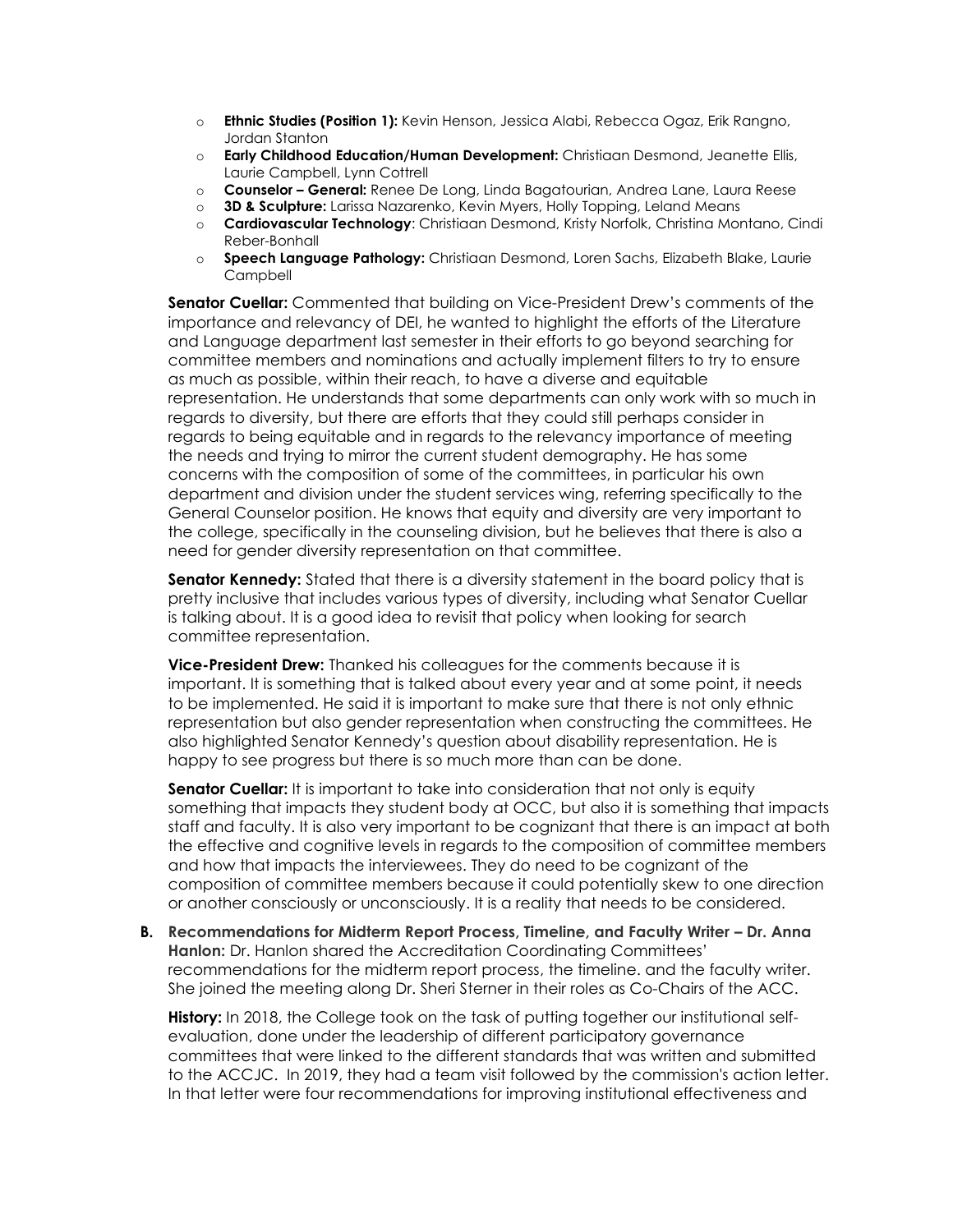reaffirmation. Since that time during 2020 and the current time, the College has been working on the quality focus essay, which is part of the accreditation reporting that they submitted in 2018. The ACC has continued to monitor the accreditation to assure that the college is going to meet timelines and deadlines for the reporting requirements.

**Midterm Report Due 2023:** The midterm report is due in 2023; these required areas need to be addressed: (1) Response to Four Recommendations for Improvement, (2) Reflection in Improving Institutional Performance, (3) Report on Quality Focus Essay (QFE), and (4) Fiscal Reporting.

**Processes, Approaches, and Evidence Collection:** The ACC spent the fall semester discussing the processes and the approaches that they could take to create the midterm report and is seeking the Senate's feedback and subsequent endorsement. The recommendation is to rely on the existing committee linkages used when they were writing for the original accreditation, then provide the committees with standardized forms, the request that the committee chairs develop the work groups from their committee membership and with additional stakeholders that play a part in terms of providing evidence for the different areas of the midterm report. With this recommendation and relying on these linkages, they have developed what would be the assignments for the different areas.

In terms of the four different recommendations that were in the action letter, institutional standards would fall to the ACC, the IE Committee, and the CTE office because they were related to career technical education programs. The performance gap recommendation would fall to ACC and the IE Committee. The technology recommendation would fall to the Technology Committee and the District Technology Committee, since that is centralized along with ACC, and they are working with Dr. Serban. The fiscal reporting recommendation should be linked to the OCC Budget Committee. In terms of the SLOs, those would fall to the IPC and the IE Committee. The Institutional Set Standards would be the IE Committee. The quality focus essay would be ACC and they have already created a report that documents work through 2021, so they would continue that work.

In terms of process, because this is about collecting evidence, ACC would work with the chairs of the committees that have been identified to make sure that they develop the work group from their committee memberships along with additional stakeholders who will provide important information and support. They will continue to communicate with the ACC co-chairs, collect their evidence, and then provide a narrative of their evidence in a bulleted form. If a smaller group does some work, they will report back to the larger committee to get feedback on that work.

Then they will make sure that they are aware of other groups that need to provide feedback and reviews such as the Academic Senate, in terms of areas that are under the 10+1. Then, the committee chairs will submit the evidence that they have collected with their bulleted narrative to the ACC for review, feedback, and inclusion in the larger report. This is the process for evidence collection that will happen in this semester spring 2022.

**Timelines:** In terms of a timeline, there are a few things happening in spring 2022. They have reviewed recommended processes from the Academic Senate and are following up on those process recommendations today. The faculty midterm report writer will be advertised and selected. They will then do some team training, collect the evidence, and then the ACC, the accreditation liaison officer, and the faculty writer will review evidence for clarity.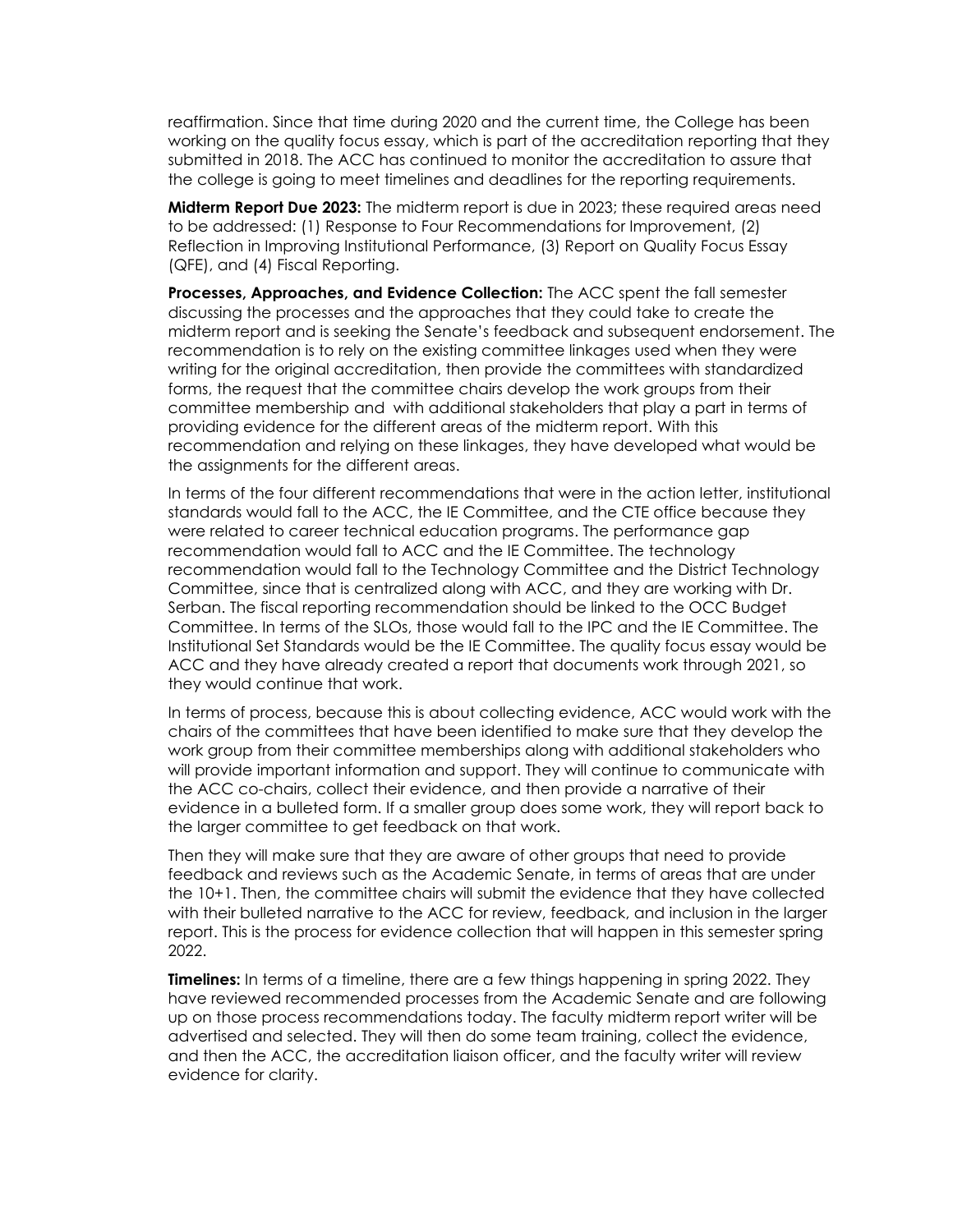In the summer, the writing will happen. The ALO and the Faculty Writer will look at the evidence to determine if there are gaps and see if they need to go back out for more evidence. They will then determine the approach for writing the draft. They will write the draft so that it is ready for campus review in the fall of 2022. In the fall 2022 they can bring that to the Academic Senate for review and feedback. It has to go to a lot of committees, such as the Classified Senate, the Administrative Leadership Team, Student Senate, and other committees and councils.

They collect the evidence in the spring. They have written it in the summer. It is now ready for vetting in the fall, so that they can finalize it, have the board look at it, and bring it back to the Senate for final endorsement in spring of 2023 when it is due. This report is due in March of 2023 and with this timeline and this work scheduling and the workflow, it will allow them to write the report and have it ready for the Senate review in the spring of 2023 before they submit it.

**Faculty Writer:** In terms of the Faculty writer, the ACC is recommending that they continue with their past practice of having a faculty writer. This will make sure that they have the faculty perspective within the midterm report areas, which heavily impact the faculty. There is an MOU template that they used in the original accreditation team visit that can be modified to reflect the work and scope of work for the midterm report. The MOU will go through the Union and the Senate so that the faculty writer can begin their work this semester. She asked for feedback on the recommendations. They want to provide an opportunity for feedback and then get endorsement from the body, since the process of this report writing is something that falls into the 10+1.

In response to a question, Dr. Hanlon noted that there was no faculty writer last time as no faculty member came forward. They hired VPI assistant Erin Fitzgerald. ACC no longer wants to do that as they wish faculty input.

This item will come back next week.

**C. Authorization under Brown Act, Government Code § 54953(e), for Conducting Meetings Remotely Due to the COVID-19 Emergency Because Meeting in Person Would Present Imminent Risks to the Health or Safety of Attendees:**

**President Gordon** stated that this is a perfunctory item that the Senate will be doing every other month. The body needs to approve the holding of the meetings over distance under the Brown Act. The language was included in the agenda that was sent out to everyone. President Gordon read the statement out loud:

*Authorization under Brown Act, Government Code § 54953(e), for Conducting Meetings Remotely Due to the COVID-19 Emergency Because Meeting in Person Would Present Imminent Risks to the Health or Safety of Attendees.*

*Motion 2:* **Senator Drew moved to** approve Brown Act, Government Code § 54953(e) to allow the Senate to continue to have meetings remotely; motion seconded; motion approved.

#### **D. COVID & Teaching:**

**President Gordon:** stated that this item will be a standing item on the agenda at least for this beginning portion of the semester. President Gordon open the floor for senators to comment.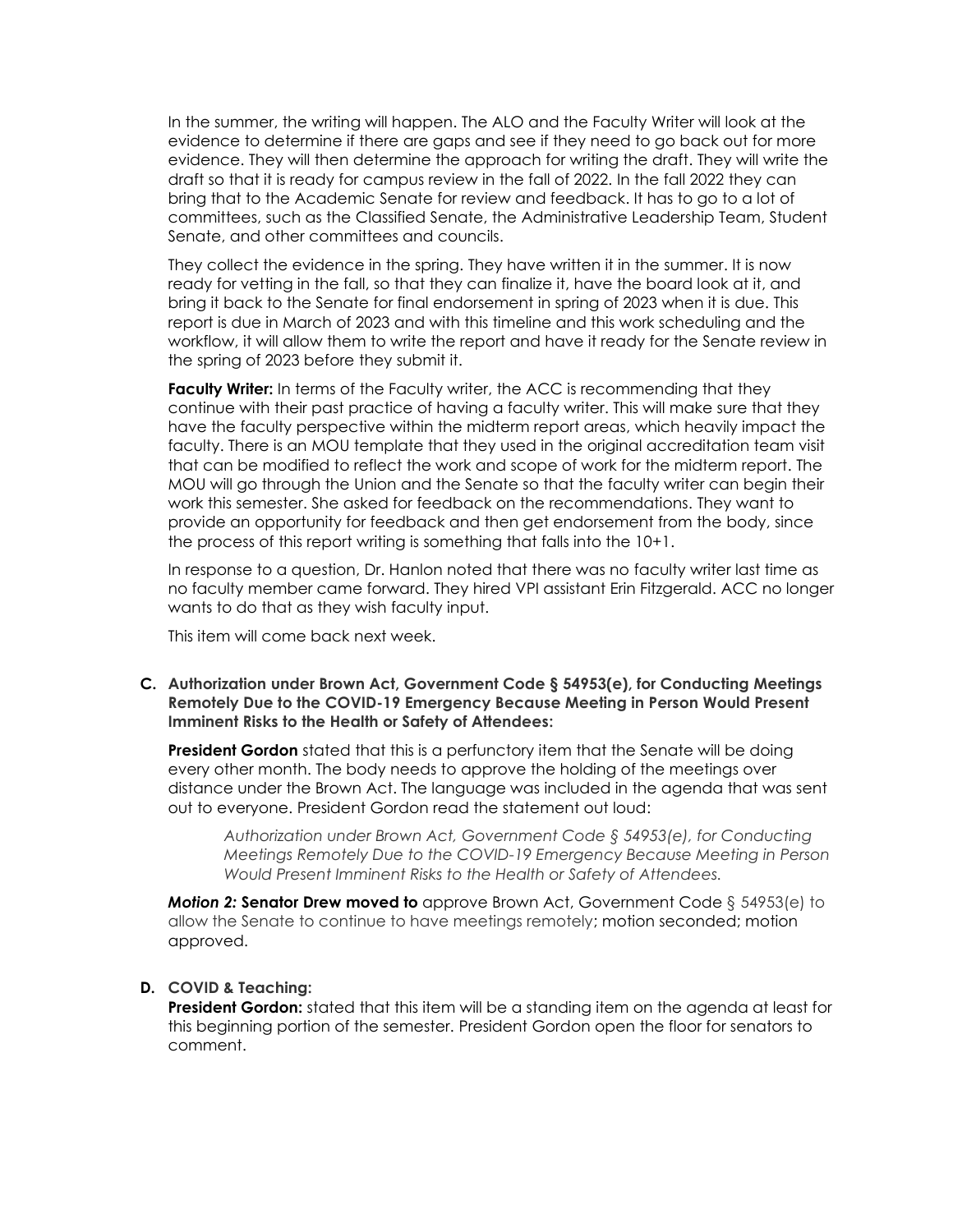**Senator Kennedy:** Stated she had a student confused about which classes are online for the semester and online for two weeks or so and wonder if some students are just confused or if there is confusing information being sent to them.

**Senator Drew:** Asked a question to the CFE President as to how long they are going to have to be in this situation because his students are asking him.

**CFE President Schneiderman:** Advised that he could just tell students what he told his classes that the Chancellor is going to decide on February 2. He advised his students to check their emails, to not ignore those emails from the District because it is very possible that they might extend this for a week or two. Those students need to know they do not want them showing up on campus if there is no on-campus classes or vice versa.

**Senator Drew:** Asked if that was a unilateral decision made by the Chancellor or if that was or will be discussed with the College Presidents, the Senates, or other leadership groups.

**CFE President Schneiderman:** The Chancellor has not discussed extending it beyond his discussions representing the Union and the Faculty who said they wanted to extend it to four weeks. He did have a discussion with him on that. He said he is speaking with the presidents. He has not convened the District Consultation Cabinet that has all of the constituencies. He has not asked for their recommendations in that venue, so it sounds like it is a decision that he is going to be making with the presidents of the colleges tomorrow.

**President Gordon:** Suggested to the College that given the pace of change and given the need for current information, he believes that there should be something easily accessible on the front page of the website from a marketing perspective. *Coast Report* online is doing that.

**Senator Calabretta:** Asked how the experience was for those senators whose classes started yesterday. She asked if they faced any confusion.

**Senator Drew:** Stated that his class had a 90% show-up rate in attendance.

**Senator Ely:** Said that it went very well. She did have some questions from students. She made all the class information available on the front page of her Canvas homepage, including office hours.

**Senator DeShano:** Stated that she had a 100% show-up rate yesterday and all but one show up today. Something that helped was that she put out an announcement reminding everyone that the first two weeks they were going to meet on Zoom. Then on Module One she had the title "meeting via Zoom weeks one and two." If they look at the module, if they look at announcements, if they look pretty much anywhere on Canvas, they are going to see that they are not meeting face to face.

#### **5. Adjournment of the Regular Meeting**

**President Gordon** adjourned the meeting at 12:29 p.m.

#### **6. Approval of the Minutes:** February 8, 2022

**MINUTES:** First draft written by Beatriz Rodriguez, Administrative Assistant to the Senates. Revision of first draft and Senate-approved drafts written by Senate Secretary, Marilyn Kennedy, who also